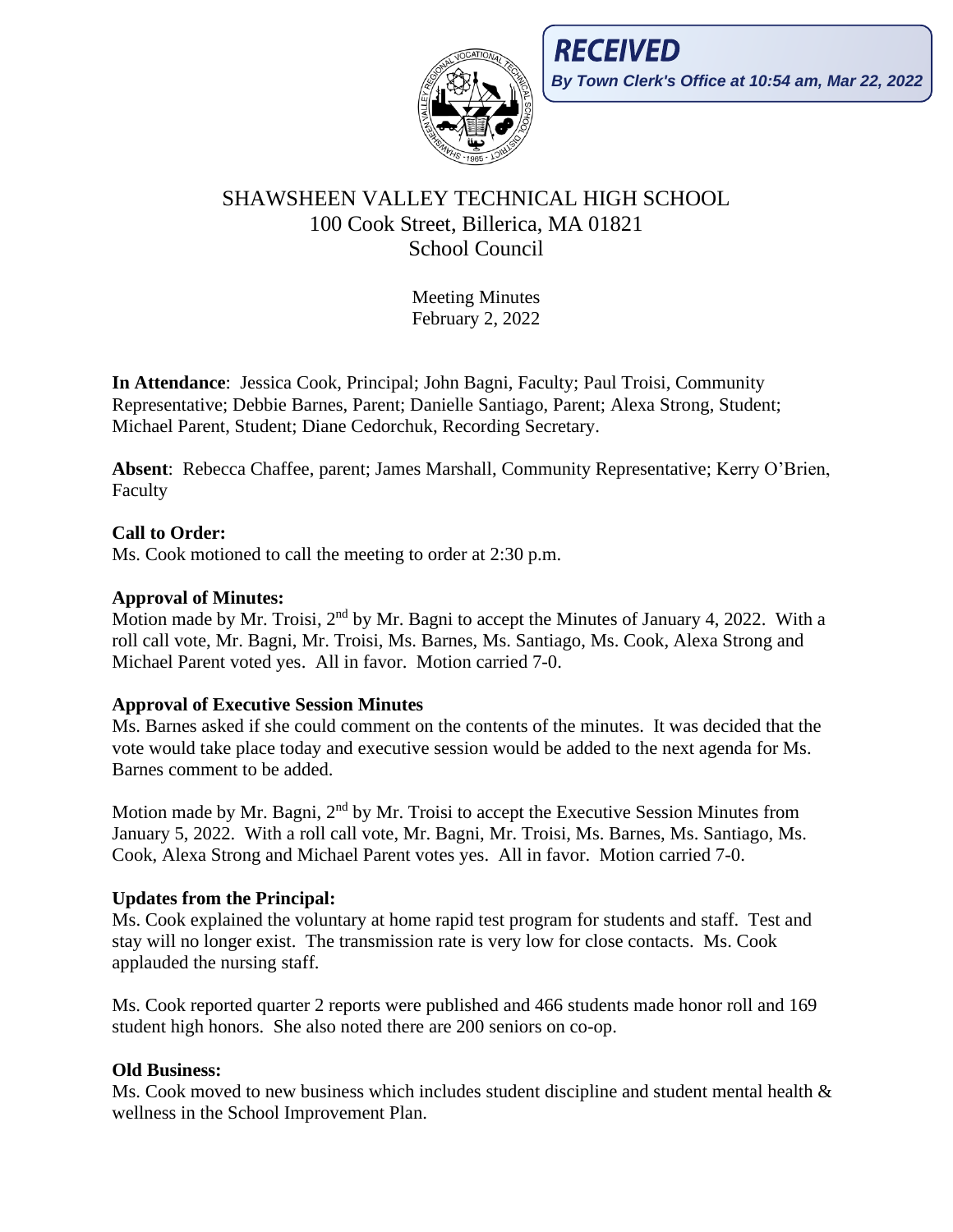#### **New Business:**

Ms. Cook distributed a draft of the 2022-2023 School Improvement Plan. The first item Supporting All Learners: Ms. Cook explained the District Curriculum Accommodation Plan (DCAP) is being revised by a committee and will be completed by the end of the school year. All the bulleted items will be worked on next year.

The Master Schedule/Student Pathways/Course Offerings: Ms. Cook spoke about a new master schedule being needed to ensure all students are provided access to a progression of course offerings that support the postsecondary paths. The current 8 period 40-minute academic schedule is not working and has posed problems. It will be a multiyear process to develop a proposal for a new master schedule that addresses the concerns presented by the current master schedule and that is designed around the diverse needs of Shawsheen students.

Ms. Cook also discussed an addition to the 2022-2023 Program of Students that would identify and explain school specific articulation agreements. This gives students the opportunity to start a little ahead in college.

Ms. Cook opened discussion up to the group for questions. Alexa Strong commented that an honors Anatomy & Physiology course would be helpful for students in health services. Students don't want to drop to CP course levels. Mr. Troisi noted he felt the AP course is 50-75% of collegiate level courses.

There was discussion on co-taught classes. Having 2 licensed educators in the classroom is beneficial. They are teaching to everyone with focused support given to students on an IEP. It is working well and a plan to expand on co-taught classes is expected.

There was discussion about Spanish offerings and revamping the current schedule to allow students to take Spanish.

Student Culture & Student Discipline: The addition of an Assistant Principal was discussed. Ms. Cook explained the position is not only to oversee discipline but also to work with staff. This position would work with other members of the administration to strengthen teachers' skills in proactively managing student behavior.

Homework Policy:Ms. Cook noted she took the homework concerns back to the Directors. It was agreed that homework should be consistent. A review of homework practices and norms will be put into place.

Parent/Family Engagement: Ms. Cook discussed the proposal for parent/teacher night in September as a "Meet & Greet". There was discussion on in-person or remote and most feel inperson parent/teacher nights need to return.

Integration of Digital Tools**:** Ms. Cook went through the bullets and said support will continue in all areas.

**Remote Access to Meetings for School Council Members – Discussion and Vote:** There was discussion on meetings and having the option to call in remotely to collaborate and be a part of a meeting no matter where you are. A motion was made by Mr. Troisi to table a vote,  $2<sup>nd</sup>$  by Mr. Bagni. All in favor. It was decided to add this to the next meeting agenda.